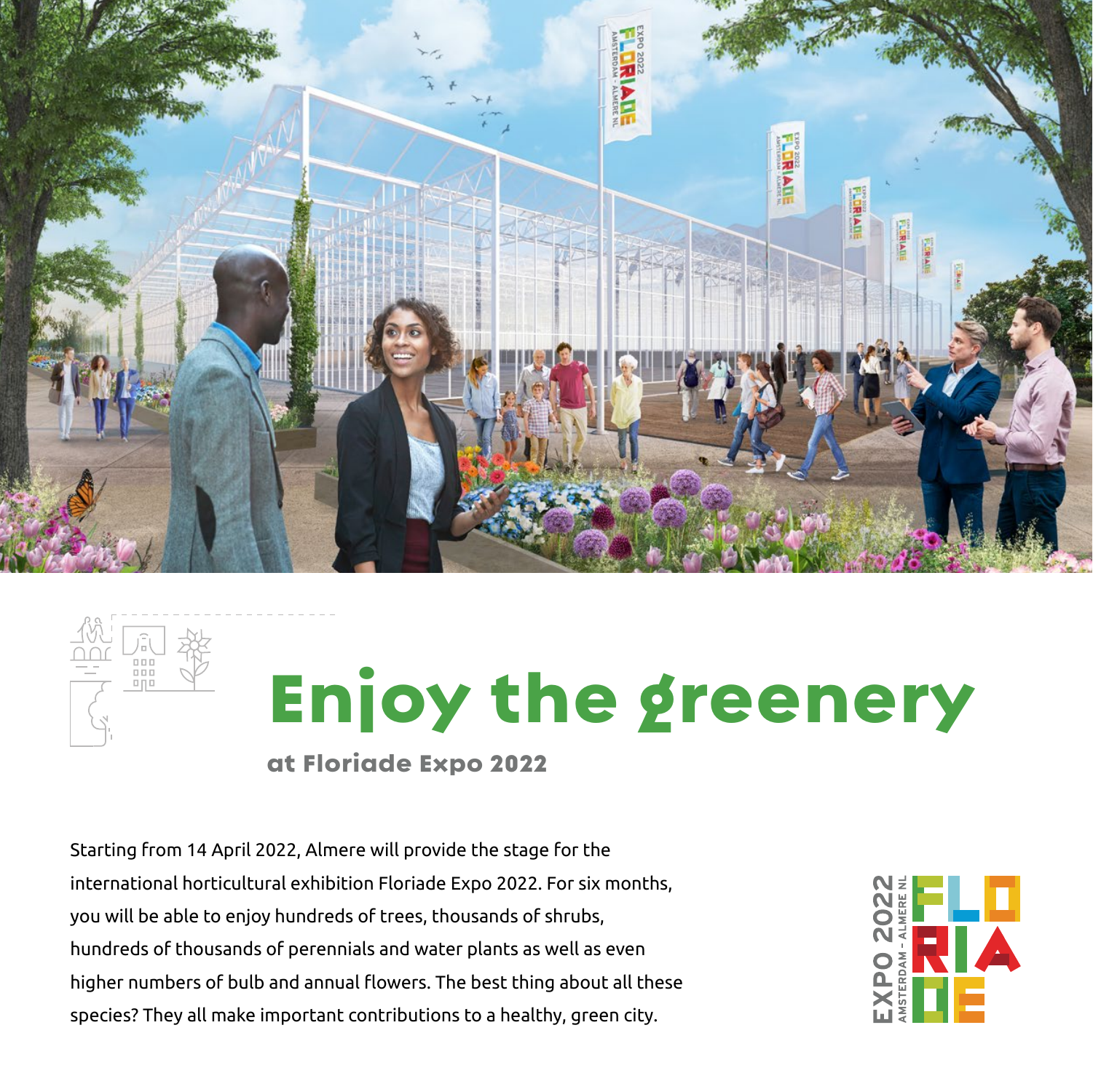#### **The Arboretum**

The Arboretum constitutes the foundations of the Floriade park. It is the green structure underlying the whole Expo. Discover more about this tree garden in which all the trees, plants and flowers provide substantial contributions to a healthy, green city. They are arranged in alphabetical order according to their botanical name which makes the Arboretum a true plant library. The Arboretum was designed on the basis of a concept by architect and urban planner Winy Maas (the MVRDV firm of architects) who developed a masterplan for the Expo, and – once the latter is over – it will leave behind a tremendously green new urban district.







#### **Admire older trees**

The foundational forest is the oldest in Almere and home to many trees that were planted 40 years ago when Flevoland was reclaimed from the inland sea. The trees have been left untouched since.

#### **Flowers and bees**

Be inspired by the roses and hydrangea shrubs along the boulevard and enjoy their colours and smells. Together with other plants and flowers, these shrubs constitute a bee and butterfly causeway some 3 km long.

#### **Discover the greenhouse complex**

At the Kascomplex [greenhouse complex] you can see how Dutch flowers, plants and vegetables are cultivated using modern methods. This is done in a sustainably, without wasting water or energy and with plenty of attention to plant health. Become acquainted with all the steps in the horticultural process from seed or cutting to your plate at the Kascomplex.

#### **Classics and Future**

The eight plots of the flower art project Classics and Future, are also seriously worth your while. Our four, very experienced planting experts Buro Mien Ruys, Jacqueline van der Kloet, Fleur van Zonneveld (De Kleine Plantage) and Ton ter Linden/Gert Tabak together with future talents Stefan Jaspers and Marcel Silkens as well as two students from Larenstein and Aeres devised the substantiation of these plots. Eight plots at which wonderful plant combinations have been turned into true artworks.